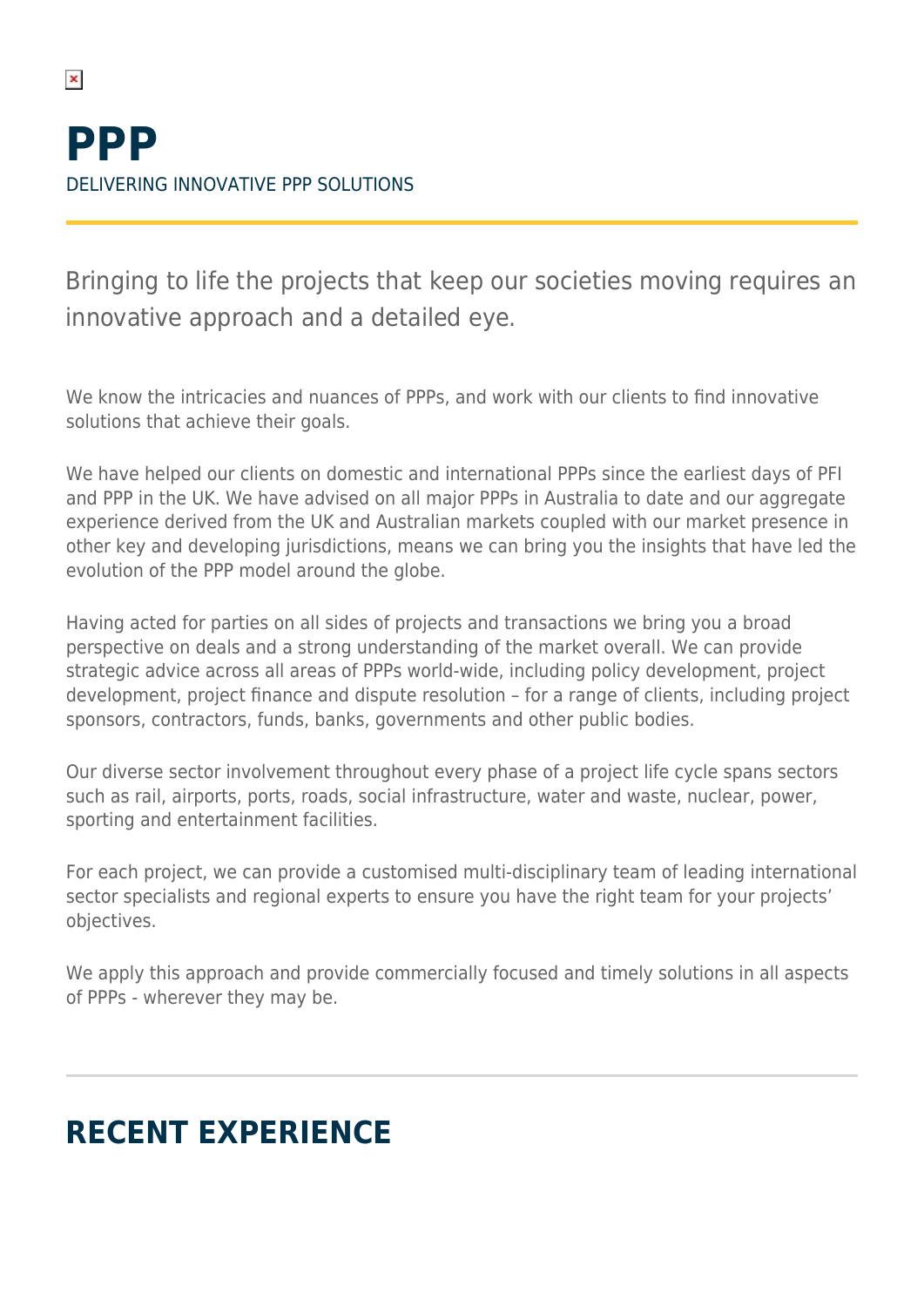#### **SYDNEY INTERNATIONAL CONVENTION, EXHIBITION AND ENTERTAINMENT CENTRE PRECINCT PPP PROJECT**

Advising the successful Darling Harbour Live consortium on its bid for the Sydney International Convention, Exhibition and Entertainment Centre Precinct PPP Project and providing ongoing advice on the implementation of the Project

### **SUNSHINE COAST UNIVERSITY HOSPITAL**

Advising the Queensland Government on all legal aspects of the \$2 billion Sunshine Coast University Hospital PPP Project including the preceding business case and preparing all contract documentation, running a multistage procurement process and negotiating with the successful bidder

### **D4/R7 BRATISLAVA RING ROAD PPP**

Advising the European Bank for Reconstruction & Development (EBRD) on its financing of the D4/R7 motorway in Slovakia

## **IJMOND SEA LOCK PPP - A LANDMARK IN THE EUROPEAN PPP MARKET**

Advising the commercial lenders and EIB on the financing of the Ijmuiden Sea Lock PPP project in the Netherlands for a consortium comprised of VolkerWessels, BAM, PGGM and DIF